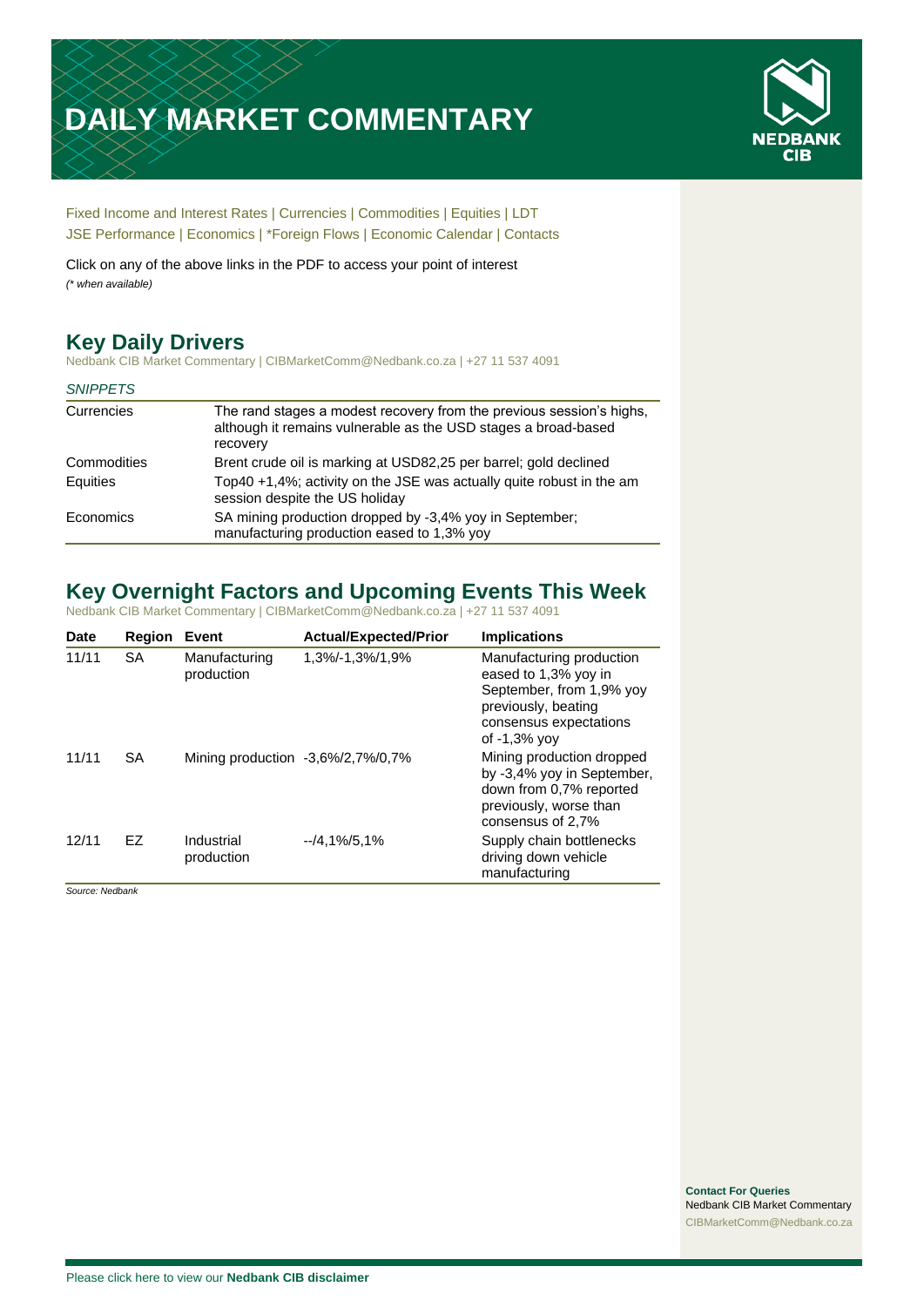# <span id="page-1-0"></span>**Fixed Income and Interest Rates**

Bond flow sales |+2711 535 4021 | Corporate Money Markets | +2711 535 4007 | Business Bank Money Markets | +2711 535 4006

|                               |            | Δ        | Δ          | Δ          | Δ        | <b>MTD</b> trend |
|-------------------------------|------------|----------|------------|------------|----------|------------------|
| <b>Bonds</b>                  | Last price | 1d       | <b>MTD</b> | <b>YTD</b> | 12Month  |                  |
|                               | %          | bps      | bps        | bps        | bps      |                  |
|                               |            |          |            |            |          |                  |
| R2023-1,3 yrs                 | 5,30       | $-5,75$  | $-26,55$   | 77,95      | 129,45   | ψ                |
| R186-5,1 yrs                  | 7,95       | $-7,25$  | $-22,65$   | 128,15     | 100,95   | ψ                |
| R2030-8,2 yrs                 | 9,25       | $-12,85$ | $-37,65$   | 50,95      | 41,85    | ψ                |
| R2048-26,3 yrs                | 10,40      | $-19,15$ | $-43,05$   | $-40,35$   | $-60,45$ | ψ                |
| US 10 yr                      | 1,57       | 1,45     | 1,17       | 65,08      | 68,41    | φ                |
| <b>UK 10 yr</b>               | 0,92       | $-0,50$  | $-11,40$   | 72,30      | 50,70    | ψ                |
| German 10 yr                  | $-0,23$    | 1,60     | $-12,50$   | 33,80      | 27,60    | ψ                |
| Japan 10 yr                   | 0,08       | 0,70     | $-2,30$    | 5,50       | 4,60     | ψ                |
|                               |            | Δ        | $\Delta$   | Δ          | Δ        | <b>MTD</b> trend |
| <b>Money Market</b>           | Last price | 1d       | <b>MTD</b> | <b>YTD</b> | 12Month  |                  |
|                               | %          | bps      | bps        | bps        | bps      |                  |
| SA reporate                   | 3,50       | 0,00     | 0,00       | 0,00       | 0,00     | ۰                |
| SA prime rate                 | 7,00       | 0,00     | 0,00       | 0,00       | 0,00     | ٠                |
| SA CPI (MTD = previous month) | 5,00       |          | 10,00      | 190,00     | 200,00   | ۸                |
| SA 3m JIBAR                   | 3,68       | 0,00     | 0,00       | 4,10       | 35,00    | ٠                |
| SA 3m NCD                     | 3,68       | $-1,25$  | 0,00       | 5,00       | 32,50    | ٠                |
| SA 6m NCD                     | 4,50       | 5,00     | 10,00      | 62,50      | 112,50   | ۸                |
| SA 12m NCD                    | 5,40       | 15,00    | 15,00      | 132,50     | 192,50   | ۸                |
| US 3m LIBOR                   | 0,15       | 0,49     | 2,21       | $-8,40$    | $-5,93$  | ۸                |
| UK 3m LIBOR                   | 0,11       | $-0,13$  | $-11,48$   | 8,80       | 6,89     | ψ                |
| Japan 3m LIBOR                | $-0.09$    | $-0.08$  | $-0,35$    | $-0,40$    | 1,55     | ψ                |
|                               |            |          |            |            |          |                  |

|                                  |                | Δ        | Δ          | Δ          | Δ         | <b>MTD</b> trend |
|----------------------------------|----------------|----------|------------|------------|-----------|------------------|
| <b>FRAs and Swaps</b>            | Last price     | 1d       | <b>MTD</b> | <b>YTD</b> | 12Month   |                  |
|                                  | $\frac{9}{20}$ | bps      | bps        | bps        | bps       |                  |
| 3X6 FRA                          | 4,35           | 0,00     | 0,50       | 103,50     | 114,00    | ۸                |
| 6X9 FRA                          | 4,79           | 0,00     | 4,00       | 3,00       | 4,00      | φ                |
| 9X12 FRA                         | 5,41           | 2,50     | $-12,50$   | 208,00     | 204,00    | V                |
| 18X21 FRA                        | 6,58           | 7,50     | $-20,00$   | 279,50     | 278,50    | V                |
| SA 2yr Swap                      | 5,44           | 2,60     | $-11,40$   | 188,50     | 192,10    | J                |
| SA 3yr Swap                      | 5,93           | 1,80     | $-18,00$   | 202,00     | 200,00    | V                |
| SA 5yr Swap                      | 6,52           | $-3,00$  | $-32,75$   | 177,00     | 163,00    | J                |
| SA 10yr Swap                     | 7,52           | $-8,00$  | $-37,00$   | 92,50      | 76,00     | V                |
| SA 15yr Swap                     | 7,93           | $-14,50$ | $-43,00$   | 48,00      | 25,00     | J                |
|                                  |                |          |            |            |           | <b>MTD</b> trend |
|                                  |                | Δ        | Δ          | Δ          | Δ         |                  |
| <b>Spreads</b>                   | Last price     | 1d       | <b>MTD</b> | <b>YTD</b> | 12Month   |                  |
|                                  | $\frac{9}{20}$ | bps      | bps        | bps        | bps       |                  |
| 2v10v                            | $-2,08$        | 10,60    | 25,60      | 96,00      | 116,10    | ۸                |
| 3v10y                            | $-1,59$        | 9,80     | 19,00      | 109,50     | 124,00    | φ                |
| R2030-R2023                      | 3,95           | $-7,10$  | $-11,10$   | $-27,00$   | $-87,60$  | V                |
| R2048-R2030                      | 1,15           | $-6,30$  | $-5,40$    | $-91,30$   | $-102,30$ | J                |
| 5v-R2030                         | $-2,73$        | 9,85     | 4,90       | 126,05     | 121,15    | φ                |
| 10y-R2030                        | $-1,73$        | 4,85     | 0,65       | 41,55      | 34,15     | φ                |
| 15y-R2030                        | $-1,32$        | $-1,65$  | $-5,35$    | $-2,95$    | $-16,85$  | V                |
| SA 5yr CDS spread - basis points | 195,00         |          | $-17,50$   | $-13,00$   | $-30,00$  | ⊎                |

#### **US 10 Year Yield SA 10 Year Yield**





*Source: Bloomberg, Nedbank Source: Bloomberg, Nedbank*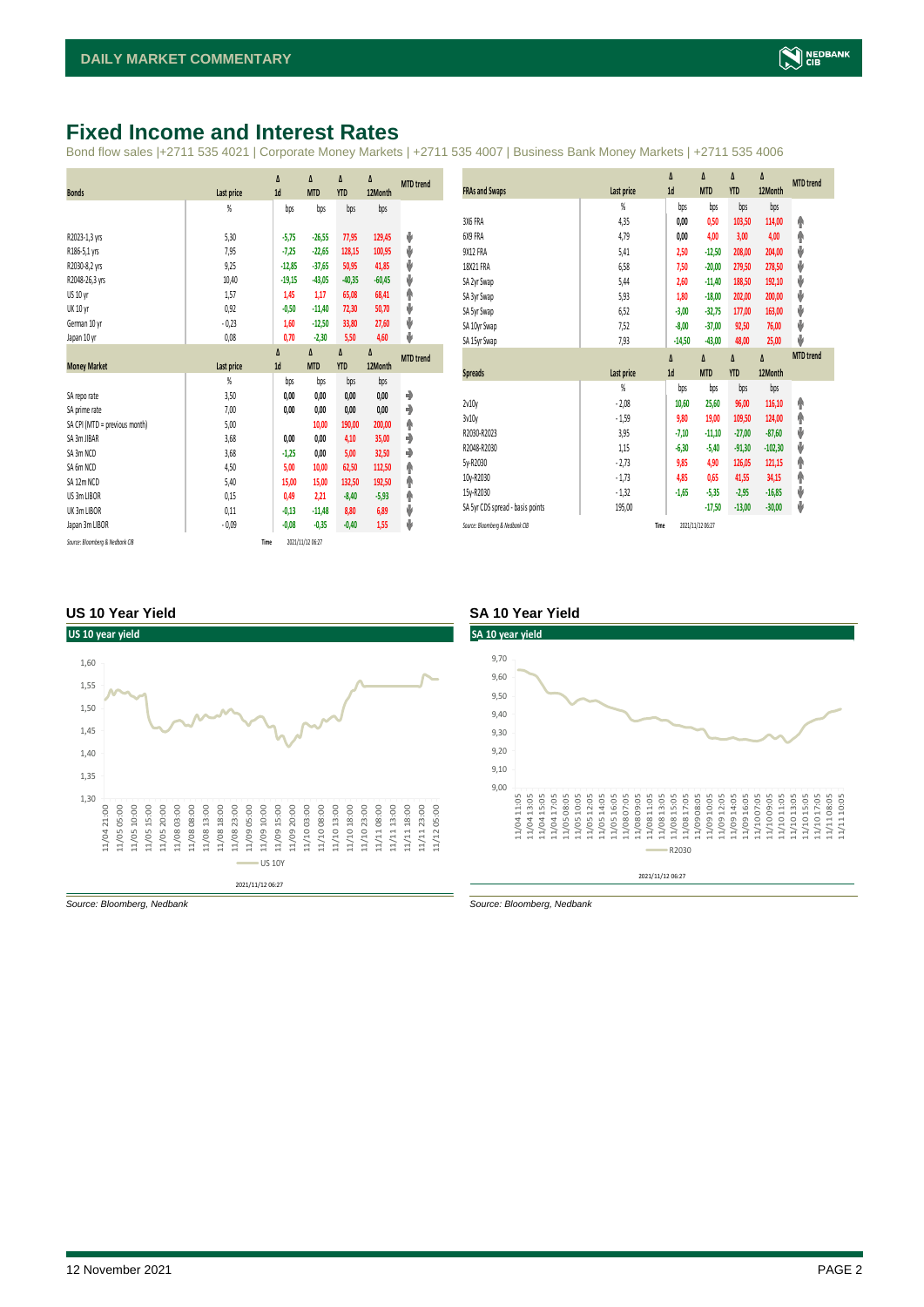

## <span id="page-2-0"></span>**Currencies**

Business Banking FX | +27 11 535 4003 | Corporate FX | +2711 535 4002 | Institutional FX | +011 535 4002

- On Thursday, the rand was trading around the 15,4500 level at the time of the local open. The rand encountered USD selling interest at the elevated opening levels; this saw it post steady gains for much of the session. The MTBPS provided the markets with some comfort, and this saw the local unit reach a best level of 15,1900 on the day, ending the local session marginally above the 15,2000 level. In the overnight sessions, the rand lost some ground and is currently trading at 15,3000. The EURZAR is currently trading at 17,5025 and the GBPZAR is trading at 20,4440.
- It was another quiet day on the international front. The EURUSD traded between 1,1456 and 1,1486; this morning, it has lost further ground to currently trade at 1,1440. The GBPUSD also continued on its declining trajectory; this morning, it is currently trading at 1,3362. Gold held steady above the 1 850,00 level; this morning, it is currently trading at 1 856,50.
- Data releases scheduled for today: there are no local releases; from Europe, we have industrial production for the Eurozone; and from the US, we have Michigan survey data, and the Fed's Williams is scheduled to speak.
- Yesterday, the rand managed to recover a portion of the losses posted the previous session, this despite a broadly firmer performance from the USD; this morning, the local unit is currently straddling the 15,3000 short-term technical pivot level. Price action on the day is again likely to be cautious as we head into the weekend.
- Possible trading range for the rand today: 15,1500 to 15,6500

| <b>Majors</b>                   | Last price | X <sub>A</sub><br>$-1d$ | X <sub>A</sub><br><b>MTD</b> | $\%$ $\Lambda$<br><b>YTD</b> | %<br>12Month | <b>MTD</b> trend | <b>USD trend</b>    |
|---------------------------------|------------|-------------------------|------------------------------|------------------------------|--------------|------------------|---------------------|
| GBPUSD                          | 1.34       | $-0.09$                 | $-2,35$                      | $-2,27$                      | 1,84         | v                | USD strength        |
| <b>EURUSD</b>                   | 1,14       | $-0.10$                 | $-1,03$                      | $-6,36$                      | $-3,11$      | ٥                | USD strength        |
| <b>USDJPY</b>                   | 114,26     | 0.18                    | 0.27                         | $-9.64$                      | 7,99         | e                | USD strength        |
| <b>USDAUD</b>                   | 1,37       | 0,12                    | 3,21                         | 5,61                         | $-0,71$      | ۸                | USD strength        |
|                                 |            | X <sub>A</sub>          | X <sub>A</sub>               | $% \Delta$                   | $%$ $\Delta$ | <b>MTD</b> trend | <b>ZAR trend</b>    |
| <b>Rand crosses</b>             | Last price | $-1d$                   | <b>MTD</b>                   | <b>YTD</b>                   | 12Month      |                  |                     |
| <b>USDZAR</b>                   | 15.29      | $-0.10$                 | 0.33                         | 3,90                         | $-2.34$      | ٠                | <b>7AR</b> weakness |
| GBPZAR                          | 20,43      | $-0.26$                 | $-2,14$                      | 1,67                         | $-0,48$      | ÷                | ZAR strength        |
| EURZAR                          | 17.49      | $-0.12$                 | $-0.63$                      | $-2.63$                      | $-5,62$      | ě                | ZAR strength        |
| AUDZAR                          | 11,14      | $-0,33$                 | $-2,87$                      | $-1,49$                      | $-1,66$      | ÷                | ZAR strength        |
| ZARJPY                          | 7,47       | 0,08                    | 0,01                         | 5,95                         | 10,14        | ۸                | ZAR strength        |
|                                 |            | X <sub>A</sub>          | X <sub>A</sub>               | $% \Lambda$                  | %            | <b>MTD</b> trend | <b>ZAR trend</b>    |
| <b>African FX</b>               | Last price | $-1d$                   | <b>MTD</b>                   | <b>YTD</b>                   | 12Month      |                  |                     |
| ZARMWK (Malawian kwacha)        | 53,30      | 0.15                    | 0.06                         | 1.49                         | 8.64         | Φ                | ZAR strength        |
| ZARBWP (Botswana pula)          | 0,75       | 0,75                    | 0,27                         | 1,63                         | 4,14         | ٠                | ZAR strength        |
| ZARKES (Kenyan shilling)        | 7,34       | 0,43                    | 0,59                         | $-1,32$                      | 5,04         | ٠                | ZAR strength        |
| ZARMUR (Mauritian rupee)        | 2,80       | $-1,32$                 | $-0,62$                      | 3,62                         | 8,94         | ÷                | ZAR weakness        |
| ZARNGN (Nigerian naira)         | 27,18      | 1,17                    | 0,33                         | 0,38                         | 9,65         | Φ                | ZAR strength        |
| ZARGHS (Ghanian cedi)           | 0,40       | 0.23                    | $-0,18$                      | 0,05                         | 6,66         | ÷                | <b>7AR</b> weakness |
| ZARZMW (Zambian kwacha)         | 1,14       | 0.22                    | 1.16                         | $-26,03$                     | $-21,54$     | e                | ZAR strength        |
| ZARMZN (Mozambican metical)     | 4,17       | $-0,43$                 | $-0,75$                      | $-22,28$                     | $-12,65$     | ٤                | ZAR weakness        |
|                                 |            | $X\Delta$               | X <sub>A</sub>               | $% \Delta$                   | $% \Delta$   | <b>MTD</b> trend | <b>USD trend</b>    |
| <b>Emerging Market FX</b>       | Last price | $-1d$                   | <b>MTD</b>                   | <b>YTD</b>                   | 12Month      |                  |                     |
| <b>USDBRL (Brazilian Real)</b>  | 5,40       | $-1.72$                 | $-4,29$                      | 3,81                         | 0,09         | s                | <b>USD</b> weakness |
| USDTRY (Turkish Lira)           | 9,97       | 0.64                    | 3.65                         | 25,38                        | 22,84        | ۸                | USD strength        |
| USDMXN (Mexican Peso)           | 20,65      | 0.06                    | 0.41                         | 3,55                         | 0,08         | ۸                | USD strength        |
| <b>USDINR (Indian Rupee)</b>    | 74,52      | 0.18                    | $-0.48$                      | 1,95                         | 0,19         | s                | USD weakness        |
| <b>USDRUB</b> (Russian Ruble)   | 71,63      | 0,45                    | 0,96                         | $-3,89$                      | $-7,66$      | ٨                | USD strength        |
| Source: Bloomberg & Nedbank CIB | Time       |                         | 2021/11/12 06:27             |                              |              |                  |                     |

*\*Please note that the sign on the % change reflects the change on the headline number. The narrative indicates the trend direction over the month. For trade in any of these currencies, contact our FX dealing desks*



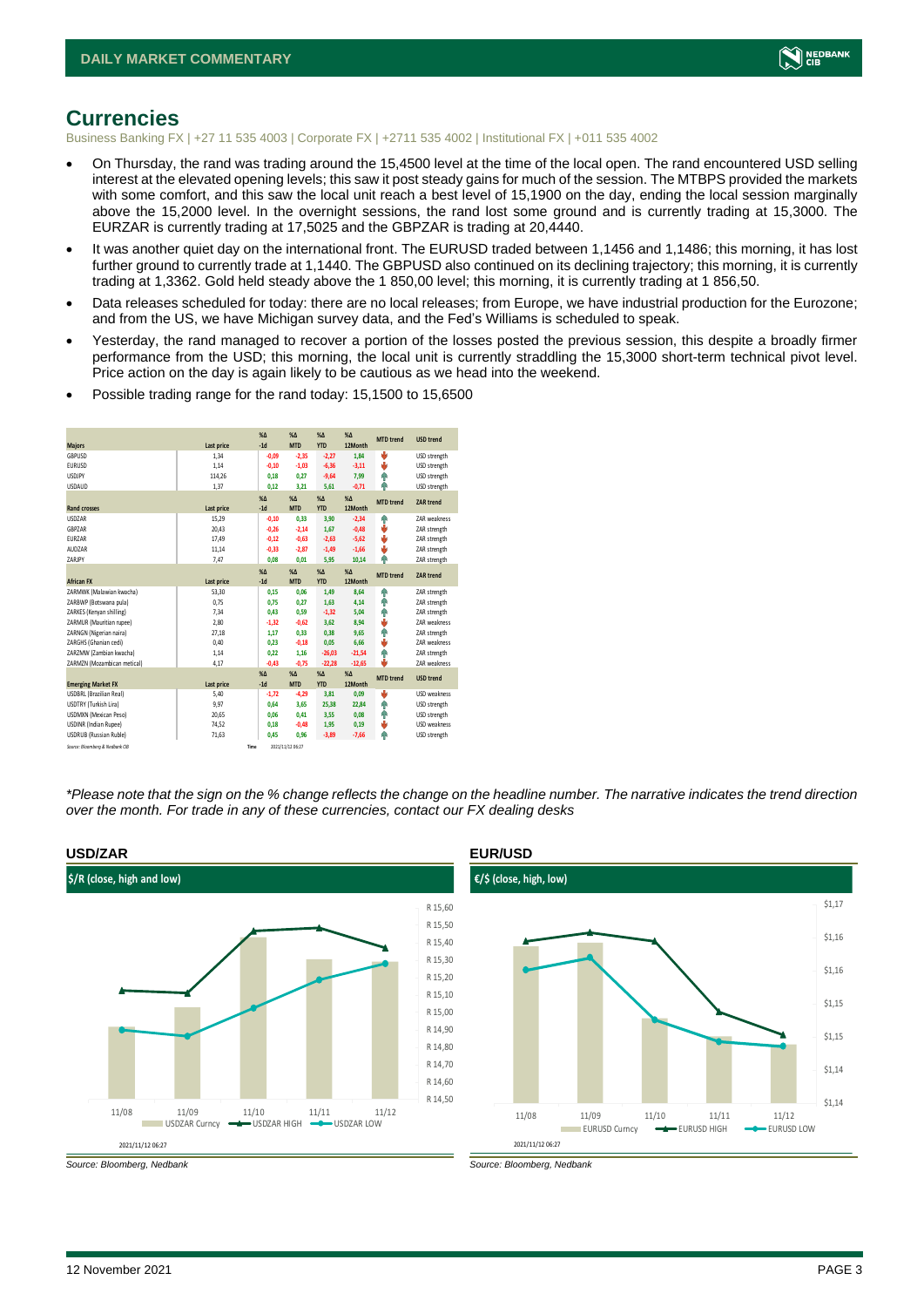# <span id="page-3-0"></span>**Commodities**

Nedbank CIB Market Commentary | CIBMarketComm@Nedbank.co.za | +27 11 537 4091| +27 11 535 4038

• Brent crude oil is marking at USD82 25 per barrel while gold has declined to trade a touch above USD1 855 per ounce. PGMs are better offered while iron ore is currently down almost 5,00%.

| <b>Commodities</b>              | Last price | $%$ $\Delta$<br>$-1d$ | $\%$ $\Delta$<br><b>MTD</b> | $% \Delta$<br><b>YTD</b> | $\%$ $\Delta$<br>12Month | <b>MTD</b> trend |
|---------------------------------|------------|-----------------------|-----------------------------|--------------------------|--------------------------|------------------|
| Brent near future (\$)          | 82,21      | $-0,80$               | $-2,57$                     | 58,71                    | 88,86                    | U                |
| WTI crude (\$)                  | 80,96      | $-0,77$               | $-3,12$                     | 66,86                    | 96,89                    | ŵ                |
| Gold spot (\$)                  | 1856,60    | $-0,30$               | 4,11                        | $-2,20$                  | $-1,08$                  | Ŵ                |
| Platinum spot (\$)              | 1085,56    | $-0,28$               | 6,20                        | 1,25                     | 22,86                    | Ĥ                |
| SA white maize spot (R)         | 3 227,00   | 0,91                  | $-3,64$                     | $-2,71$                  | $-7,59$                  | ψ                |
| Source: Bloomberg & Nedbank CIB |            | Time                  | 2021/11/12 06:27            |                          |                          |                  |

#### **SA White Maize**

#### **SA White maize (ZAR/MT) - 30 day chart**



2021/11/12 06:27

*Source: Bloomberg, Nedbank*





*Source: Bloomberg, Nedbank Source: Bloomberg, Nedbank*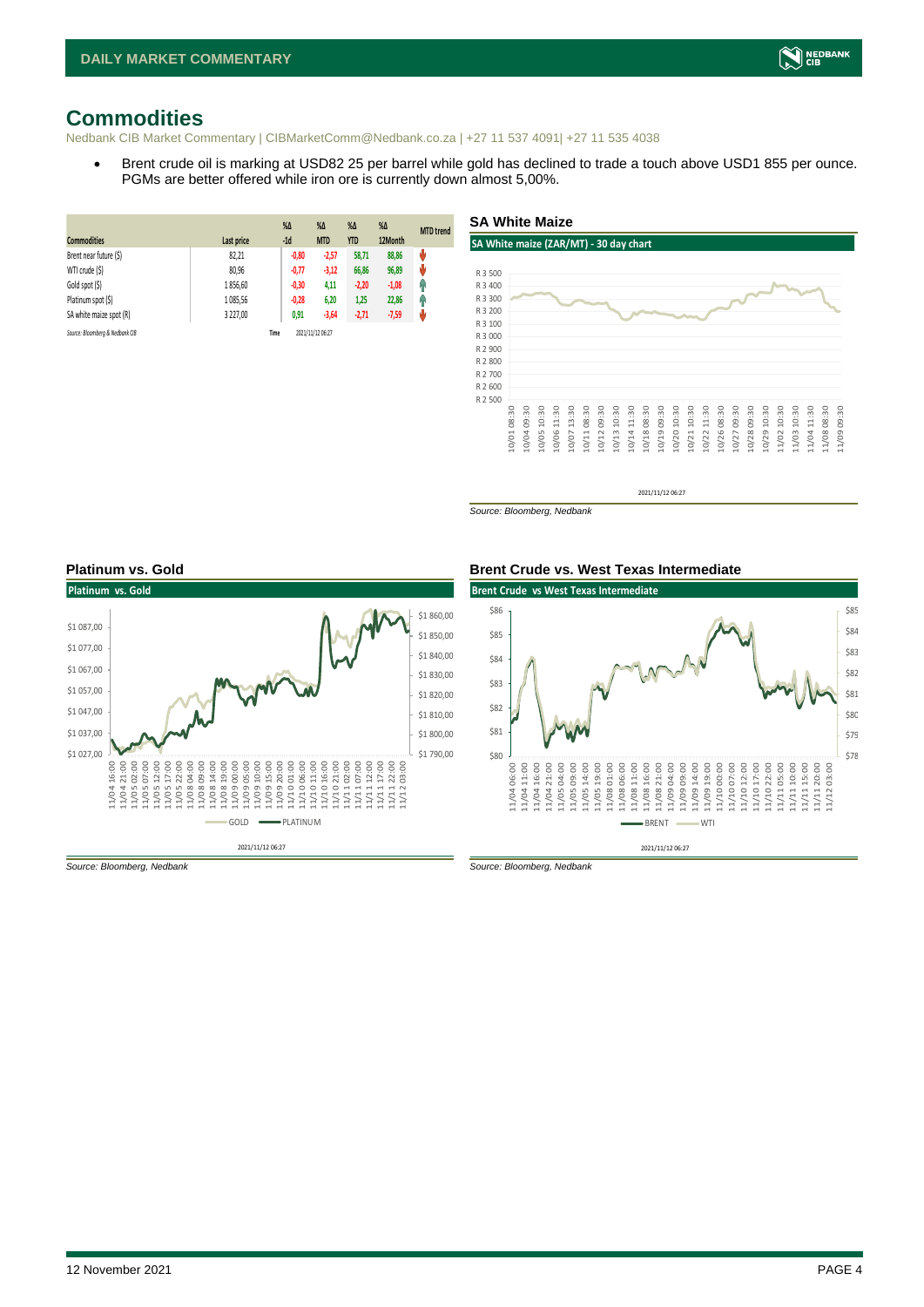

# <span id="page-4-0"></span>**Equities**

Cash equities | +2711 535 4030/31

### **South Africa**

• Top40 +1,4%; activity on the JSE was actually quite robust in the am session despite the US holiday. Locals scrambled to pair underweights across the gold names and non-resource rand hedges found some profit taking after the kneejerk move lower in the rand. Resources were super solid all day, and skewed our performance: ANG +4,6%, SSW +4,1%, GFI +4,9%, HAR +8,3% – the last two out with quarterly prod updates. TFG +0,8%; numbers were pretty much in line with expectations with a slight negative on the divi. Group revenue up 47,1% and group retail turnover up 51,8%, all in line with guidance. HEPS rose 572,2% to 393,4c, in line with guidance but lower than our expectations. MCG +0,9%; revenue increased 3% (10% organic) to R26,8bn, with the stronger rand reducing the revenue contribution on translation of the RoA and Technology segments. Subscription revenue amounted to R22,1bn, representing 7% organic growth – a bit light. Advertising revenue rebounded as expected. Commercial subscription revenue also recovered as lockdown restrictions continue to be eased.

#### **UK/Europe**

• European stocks gained to a record high as a boost from mining shares outweighed market participants' concerns over rising inflation risks. The Stoxx Europe 600 Index gained 0,3% by the close in London, with basic resources leading the advance as iron ore rebounded and other metals climbed. The UK's FTSE 100 outperformed, adding 0,6% as the GBP fell to its lowest level since December. Travel and leisure led the laggards. Stocks in the region have been trading near a record high as the earnings season wraps up on a strong note, with investors still investing in risk assets as they keep a close eye on inflation and central banks' monetary policy. US prices climbed by the most in three decades, data showed on Wednesday, putting pressure on technology stocks and Treasuries. Tech bounced back today.

### **USA**

• The S&P 500 index edged higher Thursday. Trading was light as the US observed Veterans Day. The benchmark gauge closed higher by 0,1%. Six of the 11 major industry groups rose, with the materials and information technology sectors leading the advancers, while utilities and communication services fell. The tech-heavy Nasdaq 100 Index gained 0,3%, while the blue-chip Dow Jones Industrial Average was down 0,4%. NYSE Composite volume was down 14% from Wednesday to the lowest level since 22 October. The US bond market is closed for the holiday, and the lack of worry over rising yields, at least for a day, may be assuaging investor fears.

### **Asia**

• Asia's regional benchmark advanced, on track for a second day of gains, after Singles' Day shopping festival sales boosted optimism. The MSCI Asia Pacific Index rose as much as 0,8%, with technology stocks boosting the benchmark. Tencent surged 2,9% after it bought a Japanese game studio and sold HengTen Networks shares. JD.com. gained as much as 5,6% after it received record Singles' Day orders. Adding to sentiment, China's President Xi Jinping's mandate to potentially rule for life may mean policy continuity and fewer regulatory surprises.

|                                 |            | $\%$ $\Delta$ | $\%$ $\Delta$      | $\%$ $\Delta$ | $\%$ $\Delta$ | 2020        | <b>MTD</b> trend |
|---------------------------------|------------|---------------|--------------------|---------------|---------------|-------------|------------------|
| <b>Developed Markets</b>        | Last price | $-1d$         | <b>MTD</b>         | <b>YTD</b>    | 12Month       | Performance |                  |
| Dow Jones                       | 35 921,23  | $-0.44$       | 0,28               | 17,36         | 23,52         | 22,34       | φ                |
| Nasdao                          | 15 704,28  | 0.52          | 1.33               | 21,85         | 34,11         | 35,23       | Λ                |
| S&P 500                         | 4649,27    | 0,06          | 0,95               | 23,78         | 31,45         | 28,88       | ٨                |
| DJ Eurostoxx 50                 | 4358,00    | 0,21          | 2,53               | 22,67         | 27,12         | 25,12       | Α                |
| DAX                             | 16 083,11  | 0.10          | 2.51               | 17,23         | 23,21         | 25,22       | Λ                |
| CAC                             | 7059,55    | 0,20          | 3,36               | 27,17         | 31,64         | 26,46       | ٨                |
| <b>FTSE</b>                     | 7384,18    | 0,60          | 2,03               | 14,30         | 16,49         | 12,00       | Λ                |
| ASX200                          | 7447,60    | 0.89          | 1.69               | 13,06         | 16,04         | 13,38       | Λ                |
| Nikkei 225                      | 29 573,57  | 1,01          | 2,36               | 7,76          | 15,88         | 20,93       | ٨                |
| MSCI World                      | 3 201,99   | 0,01          | 0,86               | 19,03         | 27,61         | 25,19       | Λ                |
|                                 |            | $\%$ $\Delta$ | $\%$ $\Delta$      | $\%$ $\Delta$ | $\%$ $\Delta$ | 2020        | <b>MTD</b> trend |
| <b>Emerging Markets</b>         | Last price | $-1d$         | <b>MTD</b>         | <b>YTD</b>    | 12Month       | Performance |                  |
| Hang Seng                       | 25 302,94  | 0,22          | $-0.29$            | $-7,08$       | $-3,31$       | 9,07        | V                |
| Shanghai                        | 3532,57    | $-0.01$       | $-0,42$            | 1,71          | 5,81          | 23,72       | V                |
| Brazil Bovespa                  | 107 594,70 | 1,54          | 3,96               | $-9,60$       | 4,96          | 27,07       | Ĥ                |
| India - NSE                     | 60 201,56  | 0.47          | 1.51               | 26,07         | 38,85         | 14,38       | Ą                |
| Russia Micex                    | 4 189,35   | 0.40          | 0.95               | 27,37         | 38,45         | 28,21       | Λ                |
| <b>MSCI Emerging</b>            | 1281,40    | 0,55          | 1,32               | $-0,76$       | 8,40          | 15,38       | ٨                |
|                                 |            | $\%$ $\Delta$ | $\%$ $\Delta$      | $\%$ $\Delta$ | $\%$ $\Delta$ | 2020        |                  |
| <b>SA Indices</b>               | Last price | $-1d$         | <b>MTD</b>         | <b>YTD</b>    | 12Month       | Performance | <b>MTD</b> trend |
| <b>JSE All Share</b>            | 69 131,56  | 1,25          | 2,47               | 16,37         | 21,22         | 8,24        | ٨                |
| Top 40                          | 62 381,97  | 137           | 2,59               | 14,72         | 19,20         | 8,75        | Ą                |
| Resi 10                         | 65 139,54  | 4,31          | 3,41               | 13,14         | 27,69         | 20,01       | Λ                |
| Indi 25                         | 89 627,31  | $-0,25$       | 2,44               | 15,05         | 12,66         | 8,82        | Ĥ                |
| Fini 15                         | 14 118.44  | $-0,12$       | 1.16               | 17,07         | 20,67         | $-4,30$     | Λ                |
| $A = -0.1$ $A = 0.1$ $A = 1.00$ | . .        |               | anno los lon pelas |               |               |             |                  |

2021/11/12 06:27

#### **Short Term Performance of SA Equity Indices**



*Source: Bloomberg, Nedbank*

*Source: Bloomberg & Nedbank CIB* **Time**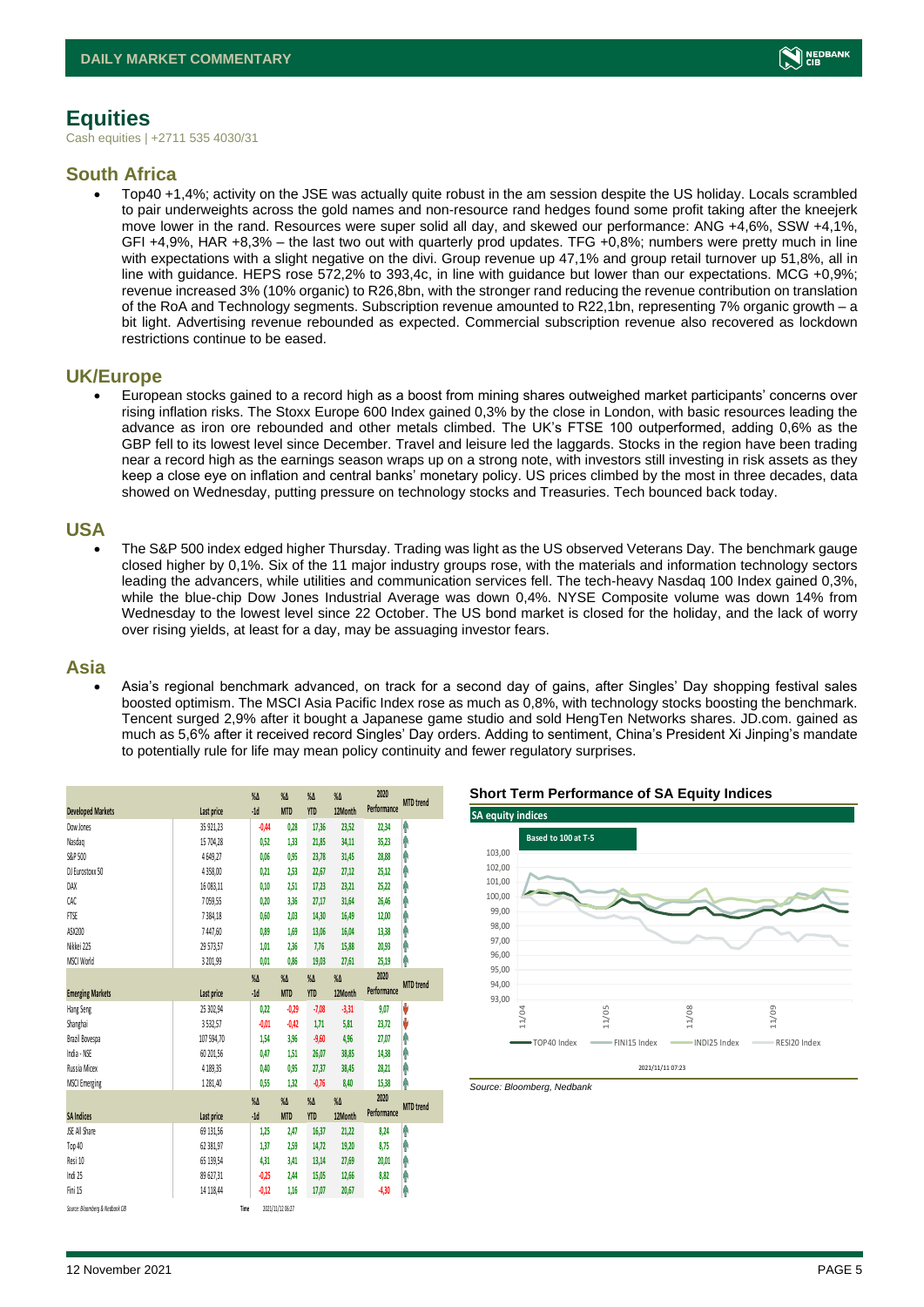# <span id="page-5-0"></span>**Last Day To Trade**

Susan Correia | Scorreia@Nedbankcapital.co.za | +27 11 295 8227

| <b>SHARE CODE</b> | <b>SHARE NAME</b>            | <b>DIVIDEND / INTEREST RATE</b> |
|-------------------|------------------------------|---------------------------------|
| 16 November 2021  |                              |                                 |
| LBHP              | Liberty Holdings 11c Pref    | Scheme of arrangement at 150cps |
| <b>MIX</b>        | Mix Telematics Ltd           | dividend @ 4cps                 |
| <b>NVE</b>        | Nyest Financial Holdings Ltd | dividend $@$ 5.75cps            |
| OCT               | Octodec Invest Ltd           | dividend @ 50cps                |
| <b>REM</b>        | Remgro Ltd                   | dividend @ 60cps                |
| <b>SAPCB</b>      | Sappi Southern Africa Ltd CB | interest @ 6466cps              |
| <b>SEA</b>        | Spear REIT Ltd               | dividend $@33.059220$ cps       |

*Source: JSE*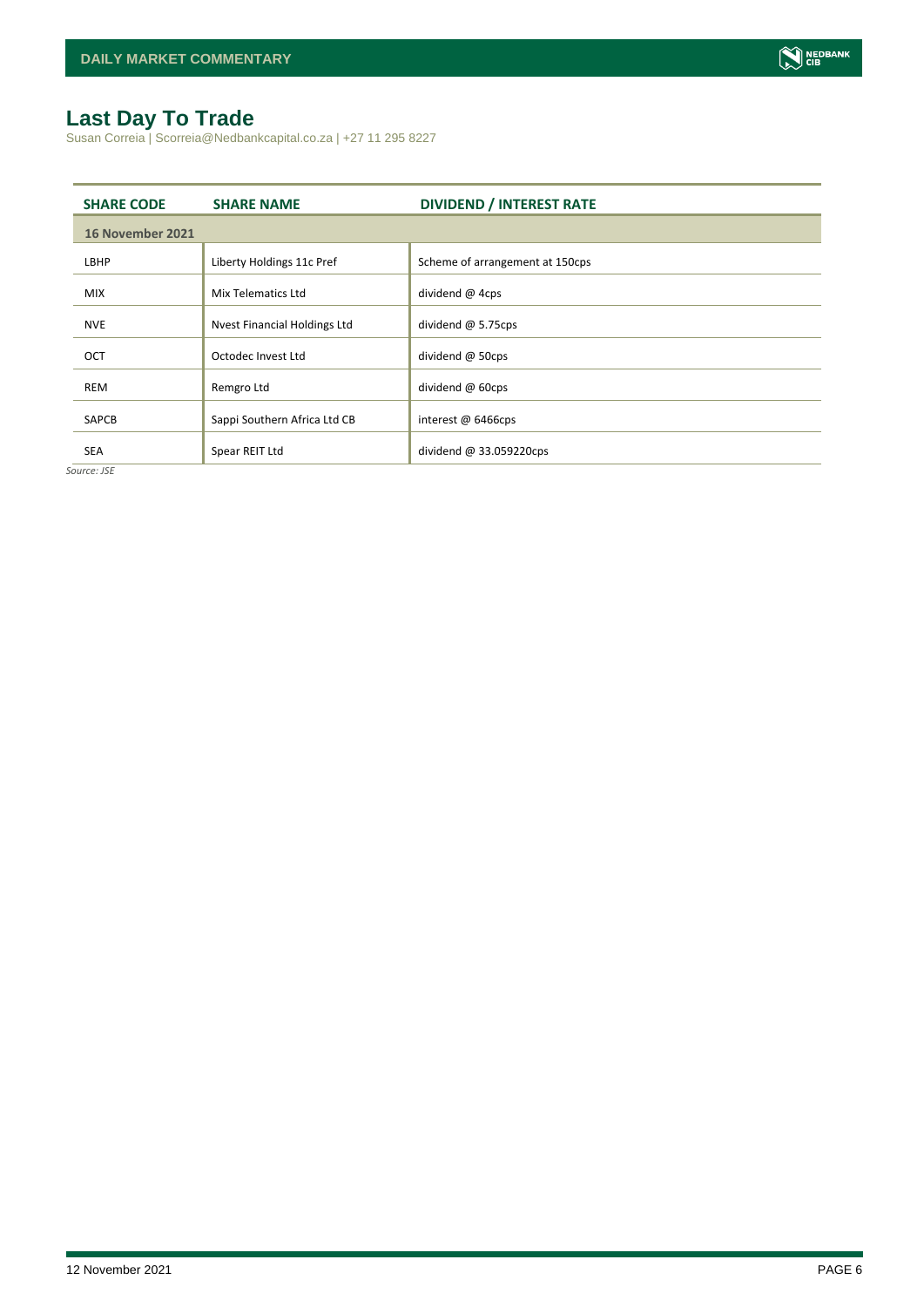# <span id="page-6-0"></span>**JSE Performance**

Nedbank CIB Market Commentary | CIBMarketComm@Nedbank.co.za | +27 11 537 4091

| <b>Top40 constituents</b>          | Last price | $\%$<br>$-1d$ | $\%$ $\Delta$<br><b>MTD</b> | %Δ<br>YTD | %Δ<br>12Month | 2020<br>Performance | <b>MTD</b> trend |
|------------------------------------|------------|---------------|-----------------------------|-----------|---------------|---------------------|------------------|
|                                    |            |               |                             |           |               |                     |                  |
| AGL: Anglo American Plc            | 592,69     | 5,81          | 3,04                        | 24,97     | 41,69         | 21,60               | Ĥ                |
| AMS: Anglo American Platinum Ltd   | 1740,78    | 7,23          | 12,79                       | 28,36     | 69,17         | 10,39               | φ                |
| ANG: Anglogold Ashanti Ltd         | 329,43     | 4,58          | 15,48                       | $-3,82$   | $-11,44$      | 8,22                | φ                |
| APN : Aspen Pharmacare Holdings Lt | 222,61     | 3,08          | $-8,49$                     | 77,56     | 75,08         | 5,16                | V                |
| BHP: Bhp Group Plc                 | 402,40     | 3,28          | $-0,03$                     | 3,43      | 20,54         | 17,98               | ♦                |
| BID: Bid Corp Ltd                  | 321,88     | $-0,14$       | $-1,82$                     | 22,37     | 20,30         | $-20,34$            | ♦                |
| BTI: British American Tobacco Plc  | 527,93     | $-0,29$       | $-1,12$                     | $-3,21$   | $-7,15$       | $-8,69$             | ♦                |
| BVT: Bidvest Group Ltd             | 182,35     | $-1,62$       | $-4,72$                     | 16,13     | 13,96         | $-23,32$            | ♦                |
| CFR : Financiere Richemont-Dep Rec | 203,43     | $-0,12$       | 8,22                        | 55,17     | 60,74         | 19,69               | φ                |
| CLS : Clicks Group Ltd             | 286,09     | 2,18          | 2,60                        | 13,23     | 11,32         | $-1,53$             | φ                |
| CPI : Capitec Bank Holdings Ltd    | 1848,00    | $-0,25$       | 8,27                        | 28,99     | 30,14         | $-0,94$             | φ                |
| DSY: Discovery Ltd                 | 140,49     | 0,21          | 0,40                        | $-8,50$   | 10,08         | 27,28               | φ                |
| EXX : Exxaro Resources Ltd         | 160,49     | 2,89          | $-4,04$                     | 19,49     | 32,78         | 5,92                | ♦                |
| FSR: Firstrand Ltd                 | 58,35      | -0,73         | 0,59                        | 14,32     | 19,64         | $-18,73$            | φ                |
| GFI: Gold Fields Ltd               | 161,61     | 4,91          | 12,77                       | 17,47     | $-2,01$       | 43,50               | φ                |
| GLN : Glencore Plc                 | 75,03      | 2,88          | $-0,50$                     | 66,28     | 102,68        | 7,95                | ♦                |
| GRT : Growthpoint Properties Ltd   | 13,27      | $-1,41$       | 2,39                        | 5,57      | 15,29         | $-43,15$            | φ                |
| IMP : Impala Platinum Holdings Ltd | 208,45     | 5,44          | 5,28                        | 3,24      | 38,41         | 40,68               | φ                |
| INL: Investec Ltd                  | 74,17      | 0,09          | 5,96                        | 102,43    | 93,20         | $-37,83$            | φ                |
| INP: Invested Plc                  | 72,65      | 1,10          | 5,29                        | 92,96     | 89,64         | $-42,72$            | Ą                |
| MCG: Multichoice Group Ltd         | 120,16     | 0,89          | $-1,08$                     | $-10,33$  | $-3,67$       | 0,00                | ♦                |
| MNP: Mondi Plc                     | 380,00     | 1,25          | $-0,16$                     | 10,75     | 9,99          | 5,16                | ♦                |
| MRP : Mr Price Group Ltd           | 199,19     | $-0,30$       | $-0,39$                     | 16,72     | 22,25         | $-6,49$             | ♦                |
| MTN: Mtn Group Ltd                 | 164,12     | $-0,86$       | 19,81                       | 172,67    | 134,96        | $-27,03$            | φ                |
| NED: Nedbank Group Ltd             | 166,02     | 1,16          | $-4,54$                     | 28,22     | 19,18         | $-39,58$            | V                |
| NPH : Northam Platinum Holdings Lt | 215,61     | 3,15          | $-5,74$                     | 2,90      | 37,03         | 69,50               | V                |
| NPN : Naspers Ltd-N Shs            | 2506,70    | $-1,63$       | $-3,22$                     | $-16,98$  | $-20,33$      | 31,80               | V                |
| NRP : Nepi Rockcastle Plc          | 102,96     | 0,06          | 0,55                        | 10,12     | 42,56         | $-21,25$            | φ                |
| OMU: Old Mutual Ltd                | 14,30      | $-0,35$       | 7,19                        | 40,55     | 33,37         | $-39,52$            | φ                |
| PRX : Prosus Nv                    | 1257,41    | $-1,02$       | $-5,82$                     | $-21,57$  | $-23,62$      | 52,39               | V                |
| REM : Remgro Ltd                   | 136,36     | 0,76          | 1,29                        | 41,75     | 35,65         | $-32,51$            | φ                |
| RNI : Reinet Investments Sca       | 277,53     | 1,51          | 0,66                        | 0,70      | $-0,89$       | $-0,68$             | Ĥ                |
| SBK: Standard Bank Group Ltd       | 135,00     | 0,75          | $-0,32$                     | 6,23      | 3,81          | $-24,50$            | V                |
| SHP: Shoprite Holdings Ltd         | 184,91     | $-0,05$       | 1,88                        | 32,08     | 28,31         | 11,18               | φ                |
| SLM : Sanlam Ltd                   | 60, 19     | $-0,76$       | $-4,08$                     | 2,45      | 5,25          | $-25,73$            | V                |
| SOL: Sasol Ltd                     | 264,02     | 0,46          | 2,89                        | 97,13     | 153,62        | $-55,87$            | Ĥ                |
| SPP: Spar Group Limited/The        | 195,31     | $-0,15$       | 0,17                        | 3,04      | 5,35          | $-4,04$             | φ                |
| SSW : Sibanye Stillwater Ltd       | 56,92      | 4,08          | 6,71                        | $-5,13$   | 12,09         | 67,18               | φ                |
| VOD: Vodacom Group Ltd             | 143,08     | 1,58          | 5,53                        | 15,03     | 9,63          | 7,88                | φ                |
| WHL: Woolworths Holdings Ltd       | 57,07      | 0,28          | 5,86                        | 44,33     | 45,74         | $-18,64$            | φ                |
|                                    |            |               |                             |           |               |                     |                  |

 $Source: Bloomberg & Nedbank *CB*$ 

Time 2021/11/12 06:27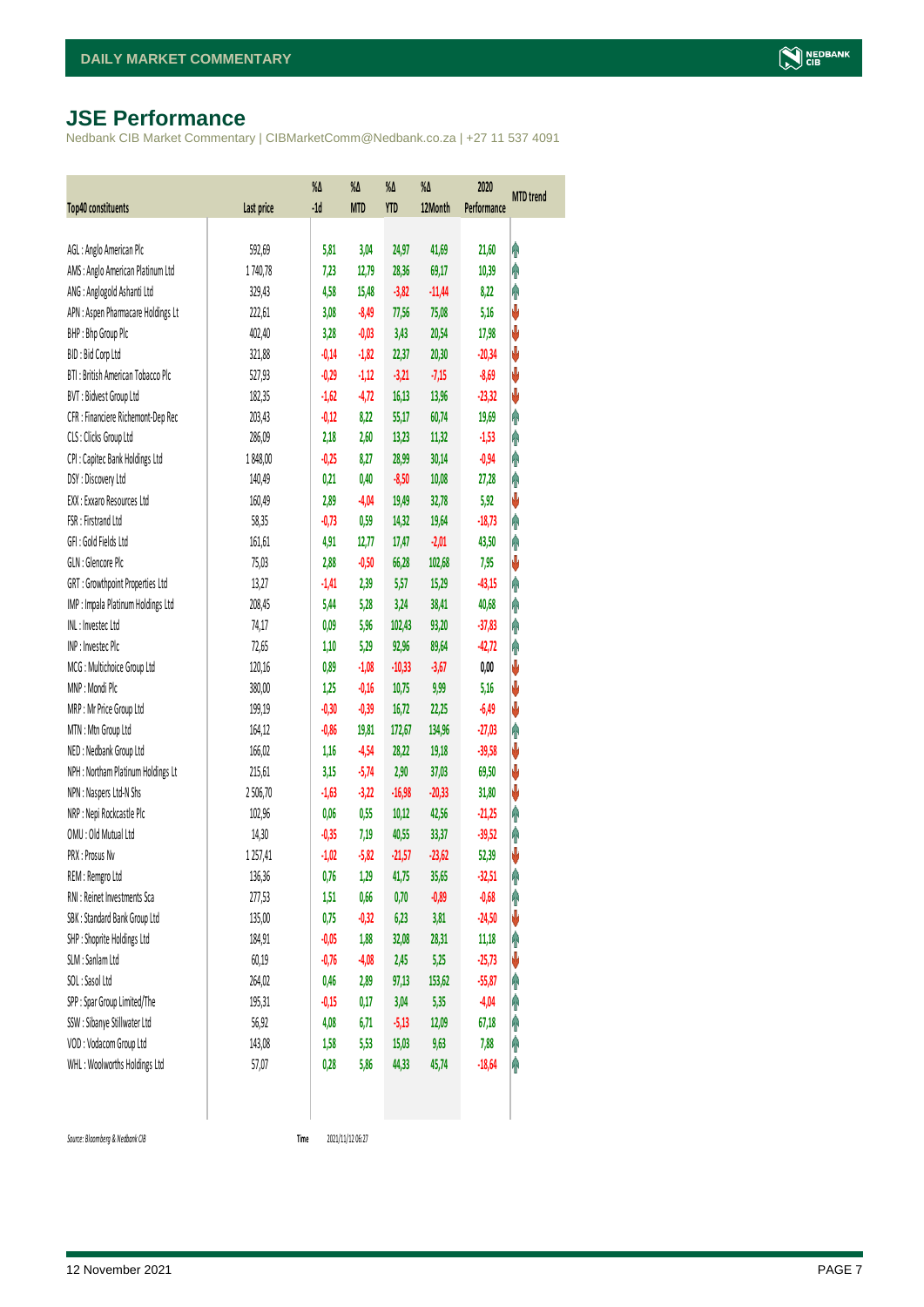

# <span id="page-7-0"></span>**Economics**

Nedbank CIB Market Commentary | CIBMarketComm@Nedbank.co.za | +27 11 537 4091

### **SA**

- Mining production dropped by -3,4% yoy in September, down from 0,7% reported previously, worse than consensus of 2,7%. Monthly, mining production declined by -3,7%, after dropping by -2,0% in the previous month. The largest negative contributors to the annual print were coal, PGMs and gold, while the key positive contributor was manganese ore.
- Manufacturing production eased to 1,3% yoy in September, from 1,9% yoy previously, beating consensus expectations for a -1,3% yoy contraction. Monthly, manufacturing production eased to 3,8%, from 7,1% previously, better than consensus of 1,2%. Key positive contributors were wood and wood products, paper, publishing and printing; basic iron and steel, non-ferrous metal products, metal products and machinery; food and beverages; motor vehicles, parts and accessories and other transport equipment. On the other hand, petroleum, chemical products, rubber and plastic products were key negative contributors, contributing -2,1 points to the headline.
- At the MTBPS, the National Treasury (NT) revised its 2021 growth forecast up to 5,1%, from 3,1% announced in February's National Budget. Growth was adjusted upwards due to a surge in global commodity prices as well as a rebound in global demand in 1H. GDP is expected to expand by 1,8% in 2022, 1,6% in 2023 and 1,7% in 2024.
- Revenue collections exceeded February's National Budget estimates because of a better-than-expected recovery and higher global commodity prices. The NT expects consolidated revenue to be R128,4bn higher in 2021/22 than what was estimated in February.
- Consolidated expenditure, on the other, hand is projected to increase at a lower pace over the MTEF.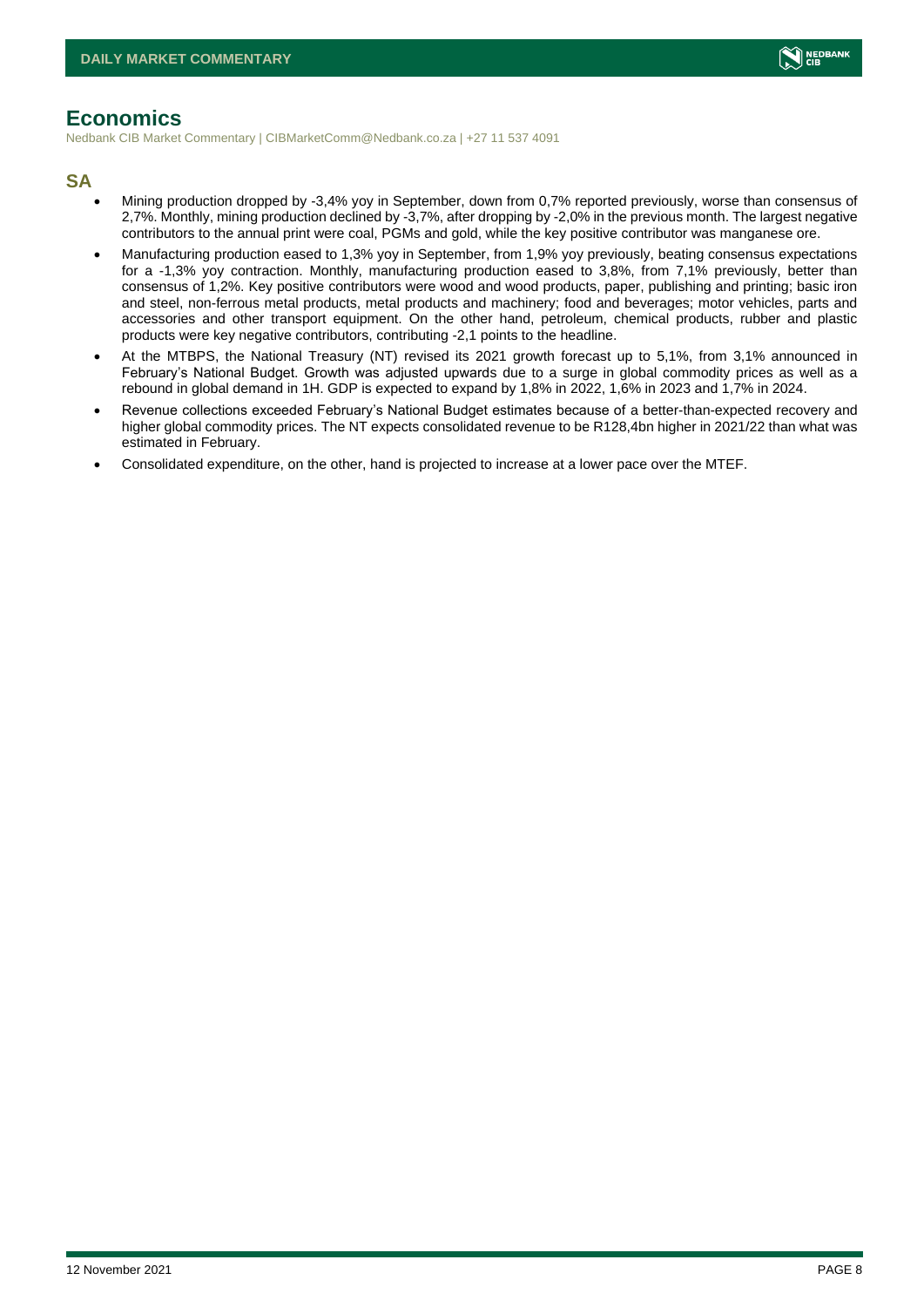# <span id="page-8-0"></span>**Economic Calendar**

Nedbank CIB Market Commentary | CIBMarketComm@Nedbank.co.za | +27 11 537 4091

|                          | Country | Event                          | Period           | Survey          | Actual                       | Prior     | Revised   |
|--------------------------|---------|--------------------------------|------------------|-----------------|------------------------------|-----------|-----------|
| 11-November              |         |                                |                  |                 |                              |           |           |
| 01:50 AM                 | JN      | PPI YoY                        | OCT              | 6,95%           | 8,00%                        | 6,30%     | 6,40%     |
| 09:00 AM                 | UK      | Industrial Production YoY      | <b>SEP</b>       | 3,10%           | 2,90%                        | 3,70%     | 4,00%     |
| 09:00 AM                 | UK      | Manufacturing Production YoY   | SEP              | 3,10%           | 2,80%                        | 4,10%     |           |
| 09:00 AM                 | UK      | Trade Balance                  | <b>SEP</b>       | GBP-3256m       | GBP-2777m                    | GBP-3716m | GBP-1880m |
| 09:00 AM                 | UK      | GDP YoY                        | 3QP              | 6,80%           | 6,60%                        | 23,60%    |           |
| 09:00 AM                 | UK      | GDP QoQ                        | 3Q P             | 1,50%           | 1,30%                        | 5,50%     |           |
| 11:30 AM                 | SA      | <b>Gold Production YoY</b>     | <b>SEP</b>       |                 | $-6,86%$                     | 17,00%    | 17,70%    |
| 11:30 AM                 | SA      | Platinum Production YoY        | <b>SEP</b>       |                 | $-7,46%$                     | 4,40%     | 1,50%     |
| 11:30 AM                 | SA      | Mining Production YoY          | SEP              | 2,70%           | $-3,35%$                     | 2,00%     | 0,70%     |
| 01:00 PM                 | SA      | Manufacturing Prod NSA YoY     | <b>SEP</b>       | $-1,30%$        | 1,30%                        | 1,80%     | 1,90%     |
| 12-November              |         |                                |                  |                 |                              |           |           |
| 09:00 AM                 | GE      | Wholesale Price Index YoY      | <b>OCT</b>       |                 |                              | 13,20%    |           |
| 12:00 PM                 | EC      | Industrial Production WDA YoY  | SEP              | 4,10%           | $\qquad \qquad \blacksquare$ | 5,10%     |           |
| 05:00 PM                 | US      | U. of Mich. Sentiment          | NOV P            | 72,5            |                              | 71,7      |           |
| 05:00 PM                 | US      | JOLTS Job Openings             | SEP              | 10300           |                              | 10439     |           |
| 15-November              |         |                                |                  |                 |                              |           |           |
| 01:50 AM                 | JN      | GDP Annualized SA QoQ          | 3Q P             | $-0,60%$        |                              | 1,90%     |           |
| 01:50 AM                 | JN      | GDP SA QoQ                     | 3Q P             | $-0,20%$        |                              | 0,50%     |           |
| 04:00 AM                 | CH      | Industrial Production YoY      | <b>OCT</b>       | 3,00%           | $\overline{a}$               | 3,10%     |           |
| 04:00 AM                 | CH      | Retail Sales YoY               | <b>OCT</b>       | 3,70%           |                              | 4,40%     |           |
| 06:30 AM                 | JN      | Industrial Production YoY      | SEP <sub>F</sub> |                 |                              | $-2,30%$  |           |
| 12:00 PM                 | EC      | Trade Balance SA               | <b>SEP</b>       | <b>EUR 0,0b</b> |                              | EUR 11,1b |           |
| 16-November              |         |                                |                  |                 |                              |           |           |
| 09:00 AM                 | UK      | ILO Unemployment Rate 3Mths    | <b>SEP</b>       | 4,40%           | $\overline{a}$               | 4,50%     |           |
| 12:00 PM                 | EC      | GDP SA QoQ                     | 3Q P             | 2,20%           |                              | 2,20%     |           |
| 12:00 PM                 | EC      | GDP SA YoY                     | 3Q P             | 3,70%           | $\overline{\phantom{a}}$     | 3,70%     |           |
| 03:30 PM                 | US      | Retail Sales Advance MoM       | OCT              | 1,05%           |                              | 0,70%     |           |
| 04:15 PM                 | US      | Industrial Production MoM      | <b>OCT</b>       | 0,80%           |                              | $-1,29%$  |           |
| 04:15 PM                 | US      | Manufacturing (SIC) Production | <b>OCT</b>       | 0,80%           |                              | $-0,70%$  |           |
| 04:15 PM                 | US      | Capacity Utilization           | <b>OCT</b>       | 75,75%          |                              | 75,21%    |           |
| 11:00 PM                 | US      | Net Long-term TIC Flows        | <b>SEP</b>       |                 |                              | USD 79,3b |           |
| 11:00 PM                 | US      | Total Net TIC Flows            | <b>SEP</b>       |                 |                              | USD 91,0b |           |
|                          |         |                                |                  |                 |                              |           |           |
| <b>Source: Bloomberg</b> |         | 2021/11/12 06:27               |                  |                 |                              |           |           |